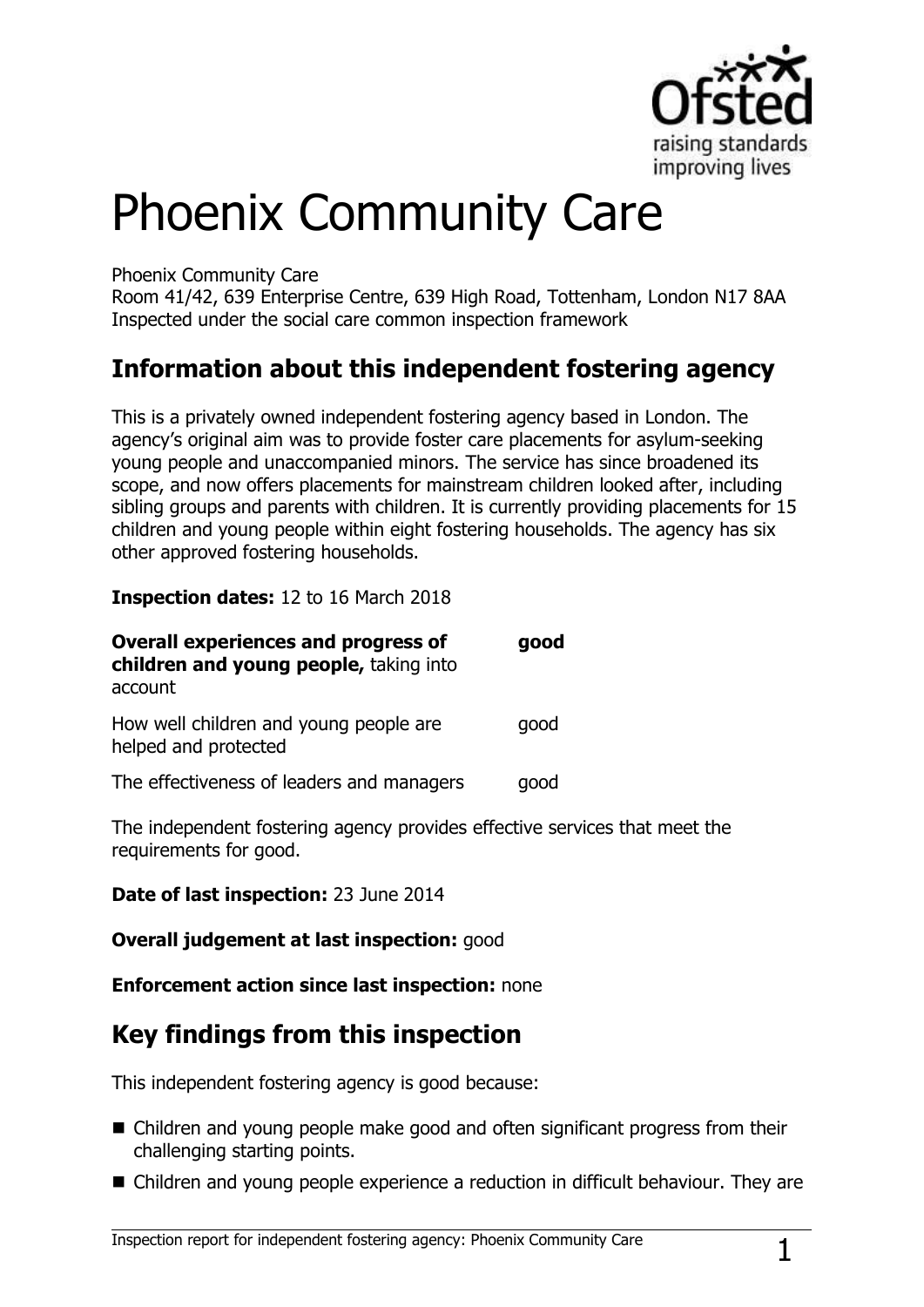

engaged in education, and are well prepared for independent living.

- Children and young people receive individualised care from foster carers who build positive relationships with them. They receive a warm welcome, and are supported to integrate into the family and the community. As a result, children and young people feel that they are part of a family.
- Foster carers are finely attuned to the needs of the children and young people, and advocate for them.
- Children and young people state that they feel safe and can identify trusted adults who they can talk to. They benefit from the agency's strong safeguarding arrangements. Children and young people rarely go missing.
- Foster carers benefit from the agency's training and support, which in turn helps the children and young people. Foster carers deliver culturally sensitive care to children and young people of diverse backgrounds.
- Leaders and managers are themselves experienced foster carers, and have high aspirations for children and young people to thrive in their placements. Leaders and managers lead by example and are 'hands-on'.
- Leaders and managers promote a culture of learning and sharing good practice. Staff are provided with a wide range of training opportunities'. They also benefit from effective supervision. Staff say that they feel well supported by the leaders and managers, and love what they do.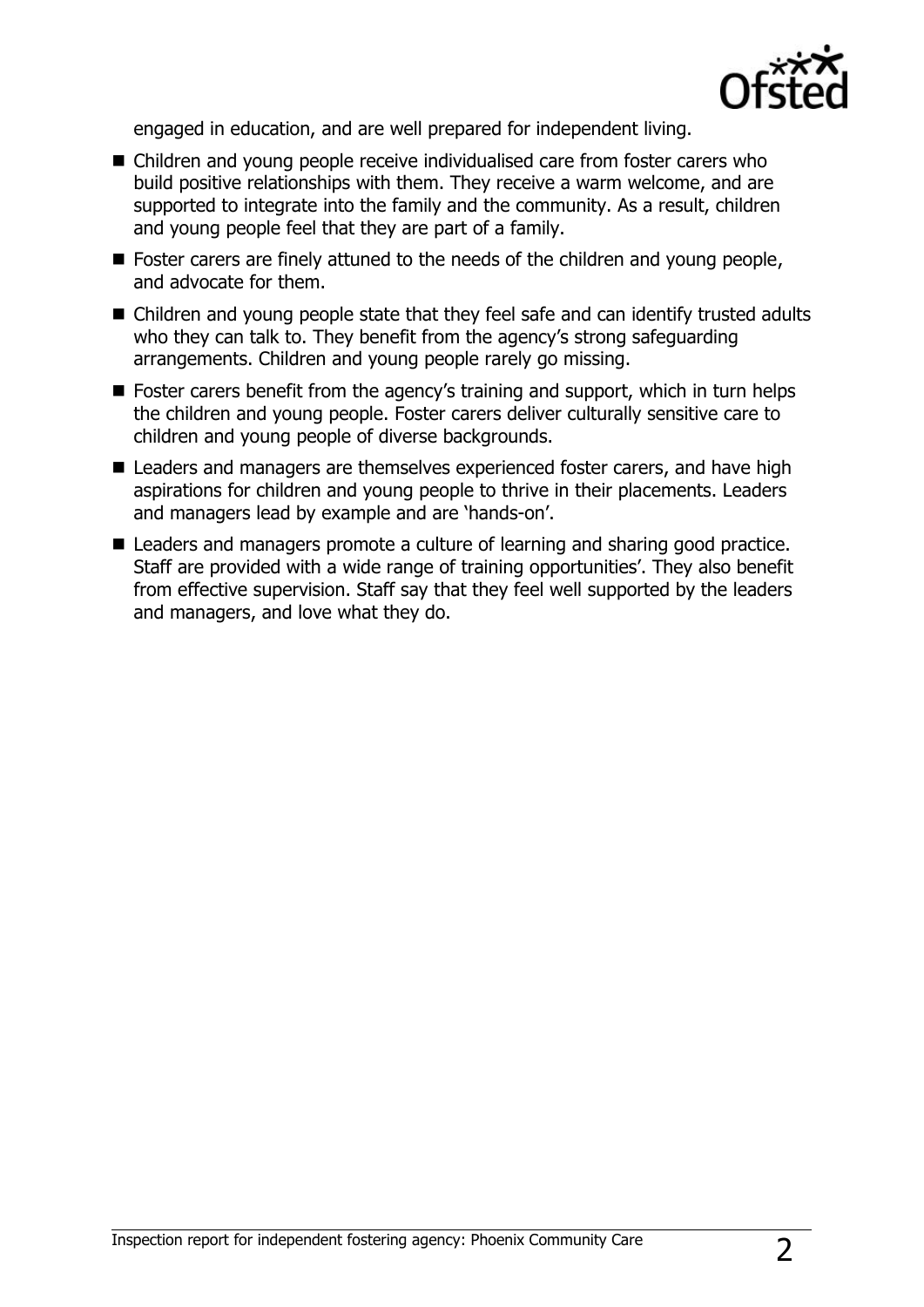

#### **What does the independent fostering agency need to do to improve?**

#### **Statutory requirements**

This section sets out the actions that the registered person(s) must take to meet the Care Standards Act 2000, Fostering Services (England) Regulations 2011 and the national minimum standards. The registered person(s) must comply within the given timescales.

| <b>Requirement</b>                                             | Due date   |
|----------------------------------------------------------------|------------|
| The fostering service provider must not approve X as a foster  | 15/04/2018 |
| parent unless $-$                                              |            |
| (a) they have completed their assessment of X's                |            |
| suitability, and                                               |            |
| (b) the fostering panel has considered the application.        |            |
| (Regulations $27(2)$ )                                         |            |
| In particular, the fostering service provider must not suggest |            |
| prospective carers to local authorities as a potential match   |            |
| for a child if the carer has yet to be considered by the       |            |
| fostering panel.                                               |            |

#### **Recommendations**

To improve the quality and standards of care further, the registered person should take account of the following recommendations:

- Ensure that children and young people are offered independent return home interviews when they go missing. (NMS 5.7)
- Ensure that the written report on the person's suitability to be approved as a foster carer sets out clearly all the information that the foster panel and decision maker need in order to make an objective approval decision. (NMS 13.7)
- $\blacksquare$  Ensure that risk assessments are detailed. (NMS 4.5)
- Ensure that the wishes, feelings and views of children are taken into account in developing the fostering service. (NMS 1.7). In particular, ensure that the views of children and young people are considered for staff appraisals.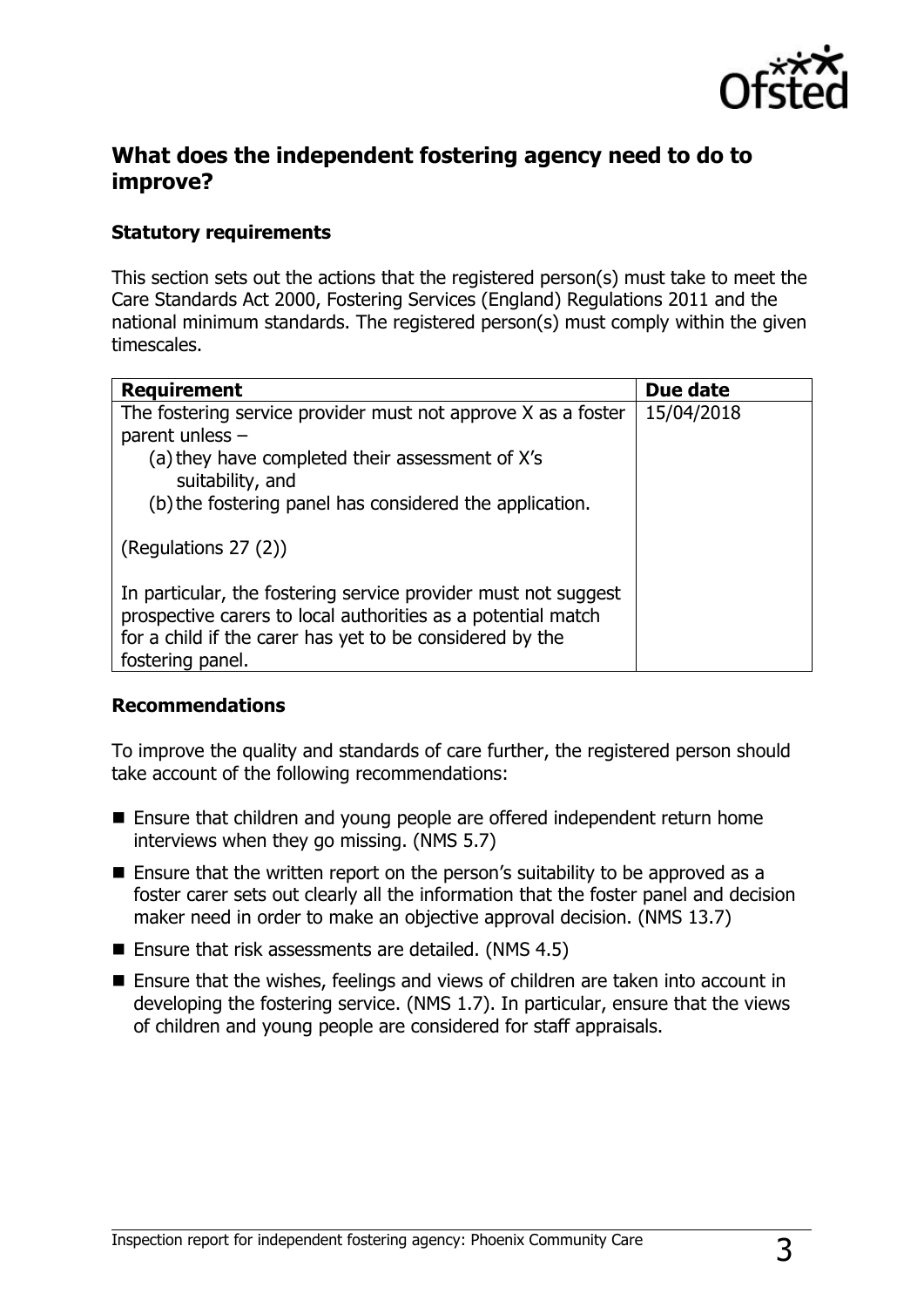

# **Inspection judgements**

#### **Overall experiences and progress of children and young people: good**

Children and young people receive individualised support from their foster carers, who build positive relationships with them. Children and young people state that they feel listened to, and belong in their foster families' lives. A child stated that there was nothing she wanted to change about her foster carers or the home she lives in. Another young person stated, 'They made me feel like part of the family.'

Children and young people receive a warm welcome. For example, in addition to the children's guide provided by the agency, children and young people are given 'welcome' books by their foster carers. Children and young people have opportunities to participate in a wide range of activities of their choosing. They participate in after-school clubs and enjoy holidays with their foster carers. Children and young people are helped to feel accepted for who they are Their cultural heritage is respected and celebrated. Throughout their foster placements, children and young people are supported to understand that families come together in different ways. Their journeys and the memories made along the way are captured in life story books that help them to feel valued and promote attachment.

Children and young people make good progress from often challenging starting points. They experience emotional stability through consistent care. Foster carers help children and young people to develop the skills they need to manage conflict. They experience fewer upsets and are able to verbalise their difficult feelings. Children and young people also benefit from one-to-one work with the 'children's champion'. A social worker stated that his young person 'has come a long way' since being placed with his foster carers. His maladaptive behaviour has significantly reduced. Children and young people have access to specialist services such as child and adolescent mental health services. Children and young people are in good health and receive timely support to promote their physical health.

Children and young people attend school or other kinds of educational provision. They make good progress in their attendance and attainment. A virtual school advisory teacher stated that foster carers have challenged and advocated on behalf of the young person placed with them, ensuring that he was in the 'best possible placement'. The virtual teacher further stated, 'It was easy to see that there is real love in the family, and it has been remarkable seeing the transformation in their young person.' Another educational professional described foster carers as 'great role models', and commented on how one child's attendance, learning and behaviour had improved since being placed with the foster family.

Young people are exposed to new experiences that enhance their social skills and life chances. Young people learn independent living skills and receive appropriate levels of support to successfully transition from their foster placements. Unaccompanied minors and asylum-seeking young people benefit from effective individualised support to acclimatise to a new country. Young people who have transitioned from their foster placements to supported accommodation benefit from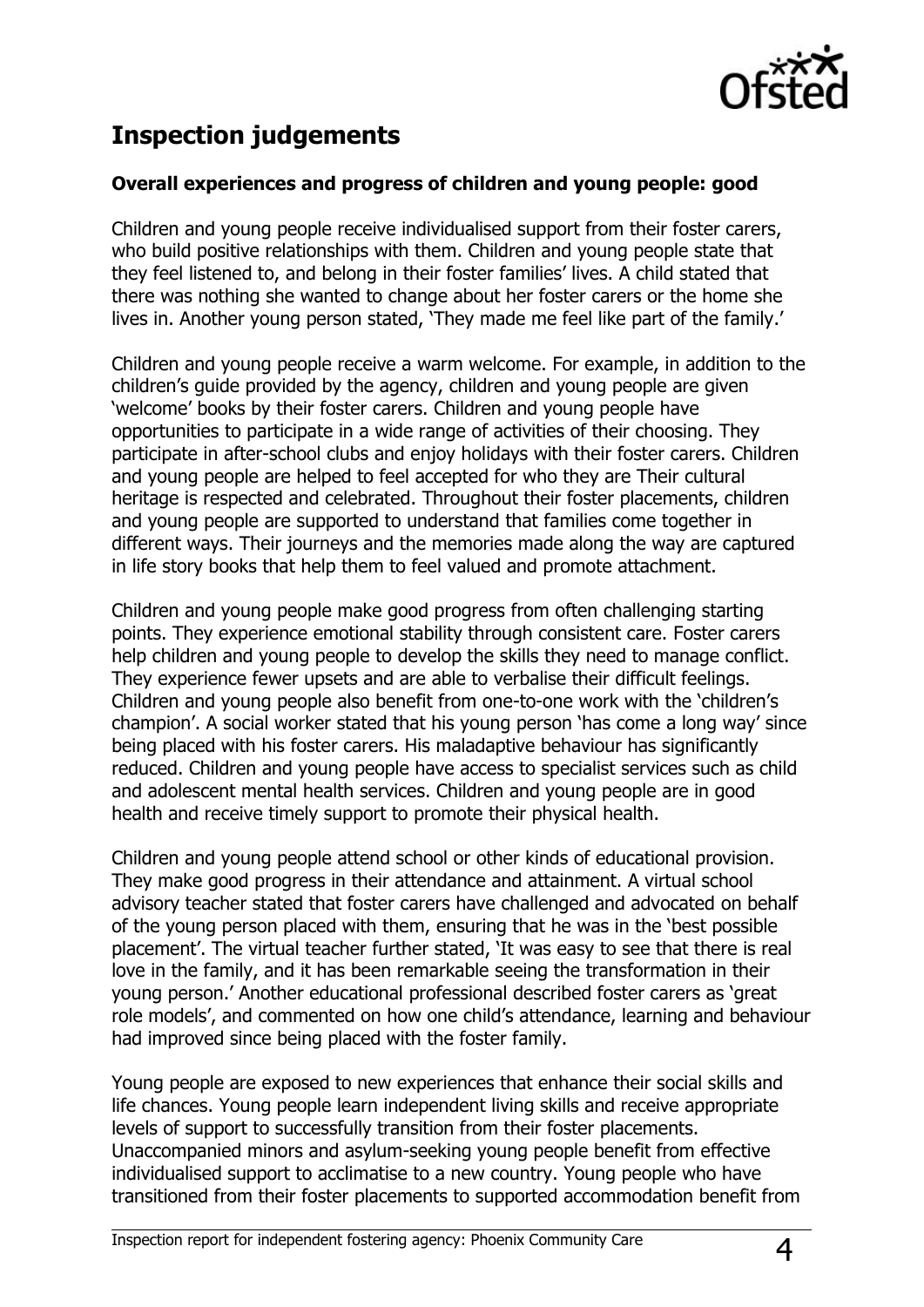

the outreach support that they receive from the agency. 'Staying put' arrangements are promoted when young people are assessed to be appropriate for such a plan. Consideration is also given to the level of support the carers will need and what they can offer young people to promote their best interests.

The quality of assessments of prospective foster carers is comprehensive. However, there is room for improvement in a small number of assessments that contain limited analysis of the applicants' significant events as adults and the potential impact of these on their fostering capacity. Managers accept that robust oversight of the assessments is needed, and have implemented a plan to ensure consistency of quality.

The agency is careful to match children and young people to carers who can meet their assessed needs. The agency also carefully considers the impact of the placements on existing household members. Information is shared between the agency, placing authorities and foster carers. The agency works with the placing authorities to ensure that the services outlined in the placement plans are delivered.

On one occasion since the last inspection, the agency has put forward a carer who had yet to be approved by the foster panel. The assessment had been completed and was due to be presented at the upcoming panel. There were extenuating circumstances surrounding the placement and the placing authority knew the carer had yet to be approved, but agreed to the placement nonetheless. The placement was a positive one and met the needs of the children. However, only approved foster carers should be proposed for a placement match.

The agency provides good parent-and-child placements. Parents learn about stages of child development and how to look after their babies. Parents also have opportunities to be assessed on their ability to occupy a caring role in their babies' lives. Babies are kept safe. They benefit from routines and are helped to meet their developmental milestones.

Siblings are placed together and supported to reduce familial conflict. Foster carers understand and meet the needs of each individual child or young person within the sibling group. Children and young people are helped to understand each other better, and are encouraged to build positive relationships with one another.

Placement breakdowns are rare. Every effort is made to stabilise the placement and support and training are offered to carers in order to meet the needs of the children and young people sufficiently. On the rare occasions where the placement ends in an unplanned way, the agency assesses what could have been done differently to learn from the unplanned ending. Leaders and managers then implement the learning going forward, and make necessary changes to improve the service.

#### **How well children and young people are helped and protected: good**

Children and young people receive good help and protection from their foster carers and the agency staff and managers. Children and young people state that they feel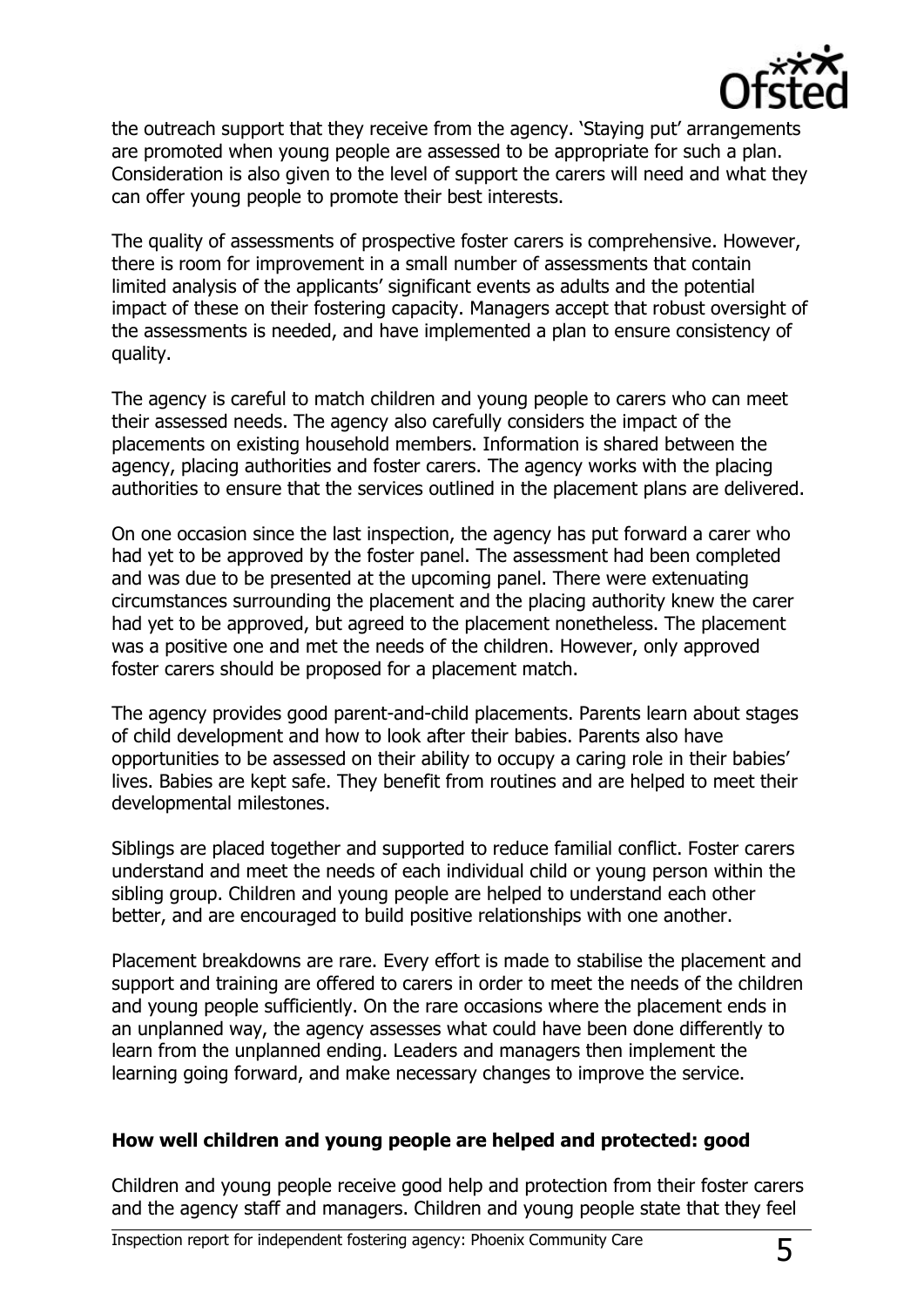

'safe' in their foster placements, and are able to identify trusted adults who they can talk to about any concerns.

Risk factors associated with child sexual exploitation, self-harming, offending, going missing and other vulnerabilities are assessed and managed well by foster carers and the agency. Children and young people have updated risk assessments in place that identify specific actions to mitigate the risks. Foster carers and agency staff take effective action when immediate or emerging risks are identified. Overall, children and young people experience a reduction in risks both inside and outside of their foster placements. However, the quality of risk assessments varies, with some being more detailed about potential vulnerability factors than others.

Children and young people rarely go missing. When young people have gone missing, there has been a coordinated and consistent approach to missing episodes. Return home interviews take place, although it is not always clear if the children and young people are offered return home interviews with an independent person.

Investigations into serious incidents or allegations of harm are shared with the appropriate agencies, and are handled robustly in line with the statutory guidance. Allegations against foster carers are rare. One allegation has been made since the last inspection. It was appropriately managed by the agency, which worked in partnership with the designated officer and other professionals.

Keeping children and young people safe is embedded in the preparation and training of foster carers. The agency promotes safe care and makes at least one unannounced visit to the foster carers annually. Children and young people can speak with trusted adults without their foster carers being present. The agency obtains feedback from children and young people about their foster carers for their annual reviews. Their thoughts and feelings about their carers inform the agency's assessment of the carers. Consequently, children and young people feel heard and empowered.

Children and young people are helped to reduce their challenging behaviour. As a result, they experience positive relationships with peers and adults, and make progress in key areas of their lives. Where children and young people's well-being is negatively affected by the fact that they do not experience safe and beneficial contact with their family members, foster carers effectively advocate for the contact to be restricted'. When young people return to their families upon leaving care, they are able to use the strategies and coping skills they have learned from their foster carers to help navigate difficult familial relationships.

A social worker stated that she has 'no concerns' about the agency and that 'the foster carer has been doing a great job'. A placing officer stated that in all of the agency's placements she has dealt with 'the young people are well cared for', and described the agency as a 'caring fostering agency who take their role seriously'.

#### **The effectiveness of leaders and managers: good**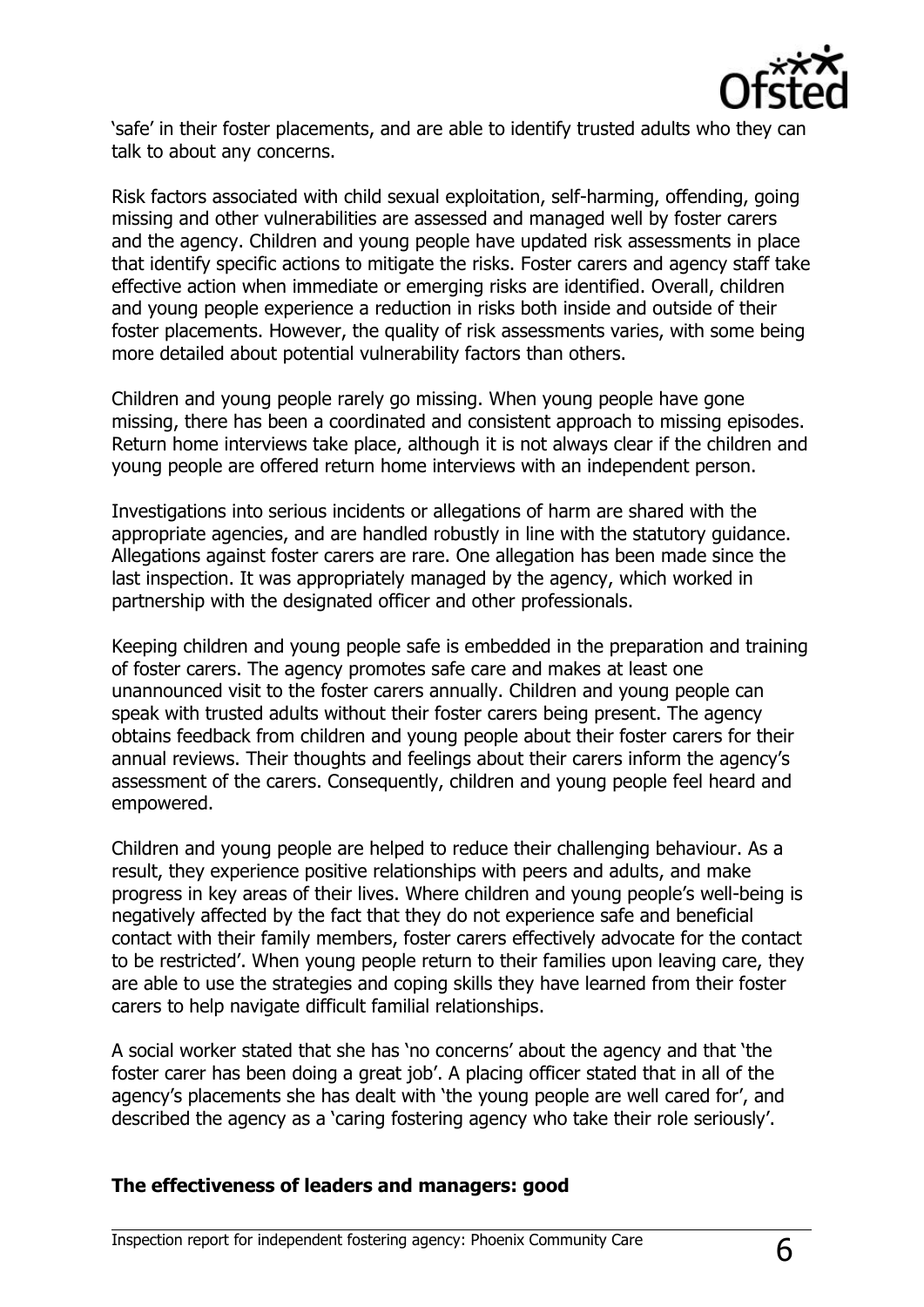

The registered manager is highly experienced in fostering, both as a carer and a manager. Together with her deputy manager and staff, she ensures that the agency operates in line with the ethos of its statement of purpose. Foster carers describe the managers and leaders as 'inspiring', and state that the staff are 'very supportive'. Foster carers have access to 24-hour support, which in turn helps the children and young people placed in their homes.

Managers are finely attuned to the needs of the children and young people. They undertake visits to the foster homes, and speak with the children and young people to gather their views on the things that matter to them. Managers actively monitor the progress that children and young people are making in the key areas of their lives. The managers and staff of the agency care about each child as if they are their own, and this is modelled for the foster carers. Their commitment to supporting and guiding the carers to provide appropriate parenting is palpable, and leads to good outcomes for children and young people.

Supervision takes places regularly and staff benefit from the reflective practice in their sessions. Managers and leaders invest in their staff. Staff are challenged on their practice and develop their learning through supervision. Staff members state that that they find supervision helpful in enhancing their learning. Managers regularly carry out audits. This helps to measure compliance and quality, keeping staff and carers accountable. The agency's training plan covers the necessary areas of development for staff and carers.

Foster carers enjoy support groups, social events and other opportunities to meet collectively. This allows for the sharing of good practice in caring for children and young people. Newsletters provide agency updates and information on the impact the carers and staff are having on the lives of the children and young people.

Central list members of the fostering panel have a range of skills which includes social work, health, education and fostering. The panel chair has extensive experience in working with young people, and is clear about the role of the panel. The fostering panel promotes safe and stable placements through robust challenge and scrutiny. This enables the agency to continually improve.

The managers' assessments of the agency's strengths and areas for improvement are thorough and underpinned by the national minimum standards. Managers routinely undertake a review of the quality of the fostering service. They have an effective monitoring system in place. Leaders and managers have addressed all of the requirements, and all but one of the recommendations, from the last inspection. The verbal and written feedback from children and young people is not yet a fully integrated part of staff appraisals.

Leaders and managers ensure that the agency is financially viable and meets the aims and objectives set out in the statement of purpose. The agency is properly staffed and safe recruitment is in place.

The views of social workers and other professionals are generally very positive regarding the partnership working that the agency undertakes in order to promote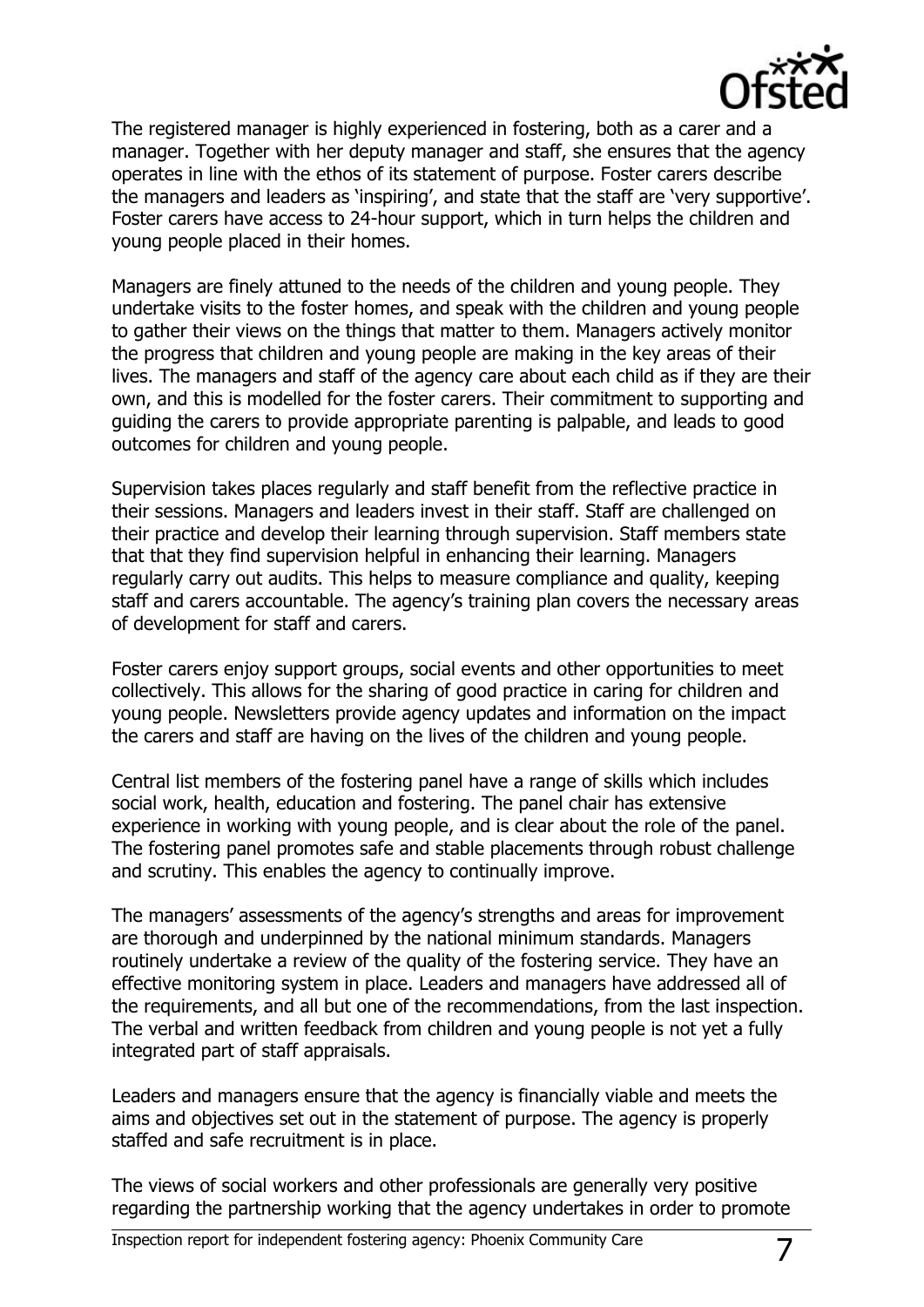

the best outcomes for the children and young people. In addition to prompt information sharing, the agency staff problem-solve together and give feedback to one another. This means that children and young people benefit from the close relationships of those who are involved in their lives.

A social worker described his children's foster carers as 'outstanding' and stated that they are 'very supported' by the agency.

# **Information about this inspection**

Inspectors have looked closely at the experiences and progress of children and young people. Inspectors considered the quality of work and the differences made to the lives of children and young people. They watched how professional staff work with children and young people and each other and discussed the effectiveness of help and care provided. Wherever possible, they talked to children and young people and their families. In addition, the inspectors have tried to understand what the independent fostering agency knows about how well it is performing, how well it is doing and what difference it is making for the children and young people whom it is trying to help, protect and look after.

Using the 'Social care common inspection framework', this inspection was carried out under the Care Standards Act 2000 to assess the effectiveness of the service, how it meets the core functions of the service as set out in legislation, and to consider how well it complies with the Fostering Services (England) Regulations 2011 and the national minimum standards.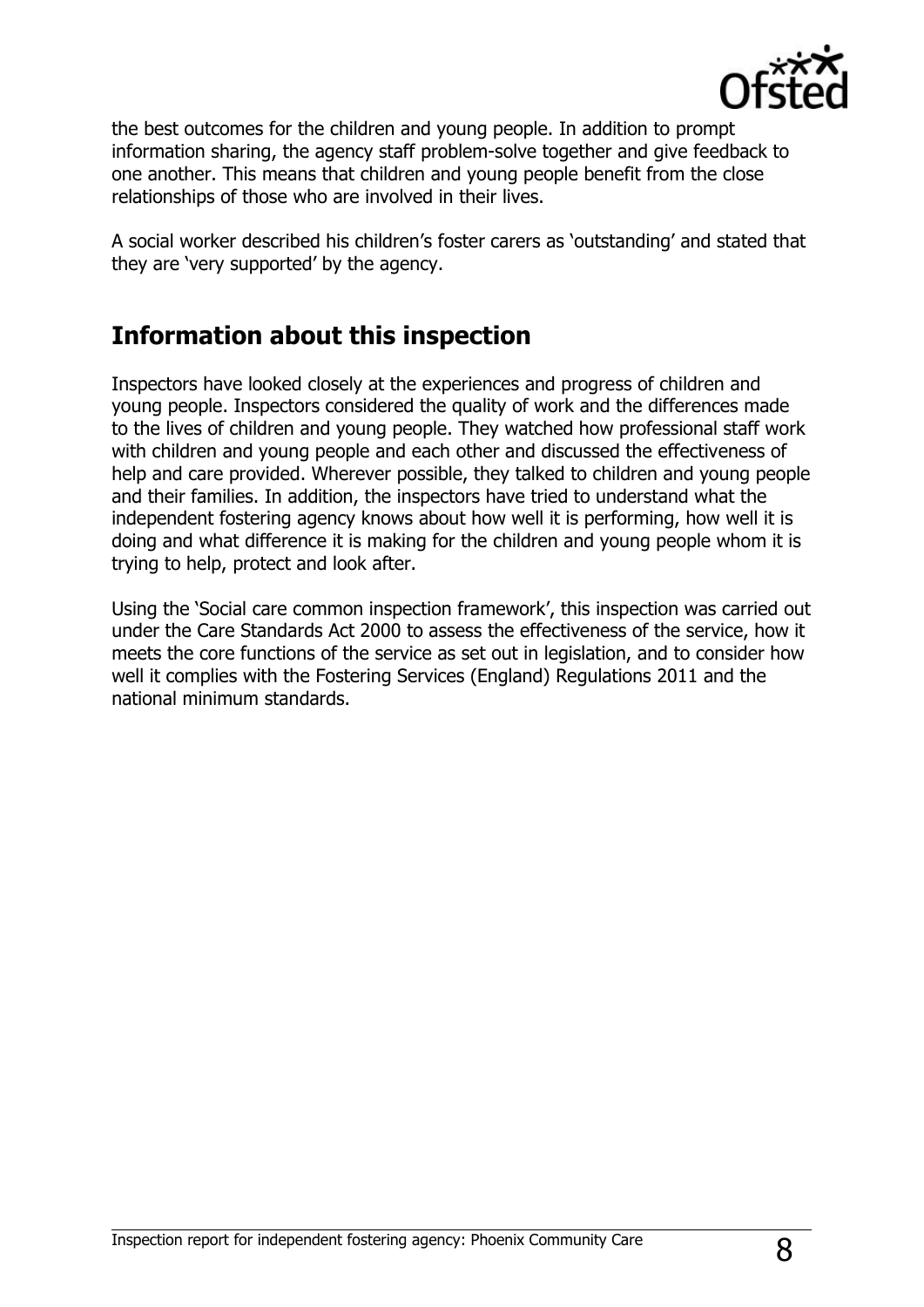

### **Independent fostering agency details**

**Unique reference number:** SC040334

**Registered provider:** Phoenix Community Care

**Registered provider address:** Room 41/42, 639 Enterprise Centre, 639 High Road, Tottenham, London N17 8AA

**Responsible individual:** Adrian Hawkes

**Registered manager:** Pauline Hawkes

**Telephone number:** 020 8887 6888

**Email address:** info@phoenixcommunity.co.uk

## **Inspector**

Linda Kim-Newby: social care inspector